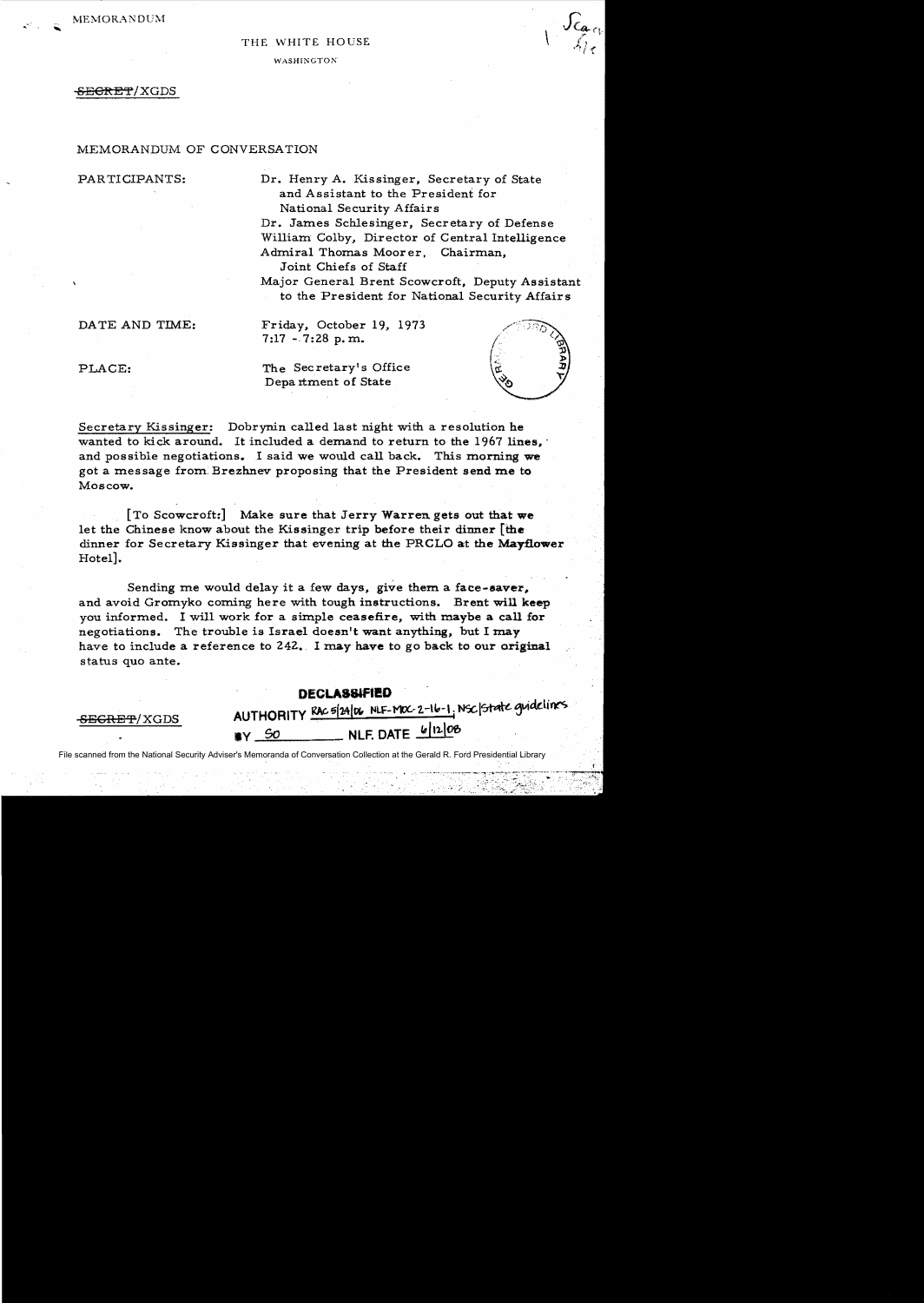## SEGRET/XGDS 2

...

Everyone knows in the Middle East that if they want a peace they have to go through us. Three times they tried through the Soviet Union, and three times they failed.

Please give me your best intelligence estimate.

Keep the aircraft going to Israel so Israel will be grateful and can't say we screwed them in their hour of triumph. Give them the other eight F -4' s.

Last Thursday I arranged with the Soviet Union for abstaining from a ceasefire. I then beat Israel into agreeing, but Sadat turned it down. On Monday we offered a ceasefire again with a tie to 242.

We can't humiliate the Soviet Union too much.

.The A-4's should go at ten a day; the F-4's at four a day.

I have long postponed this Chinese trip and have to go.

Colby: It's only two weeks. Then put it off again if necessary.